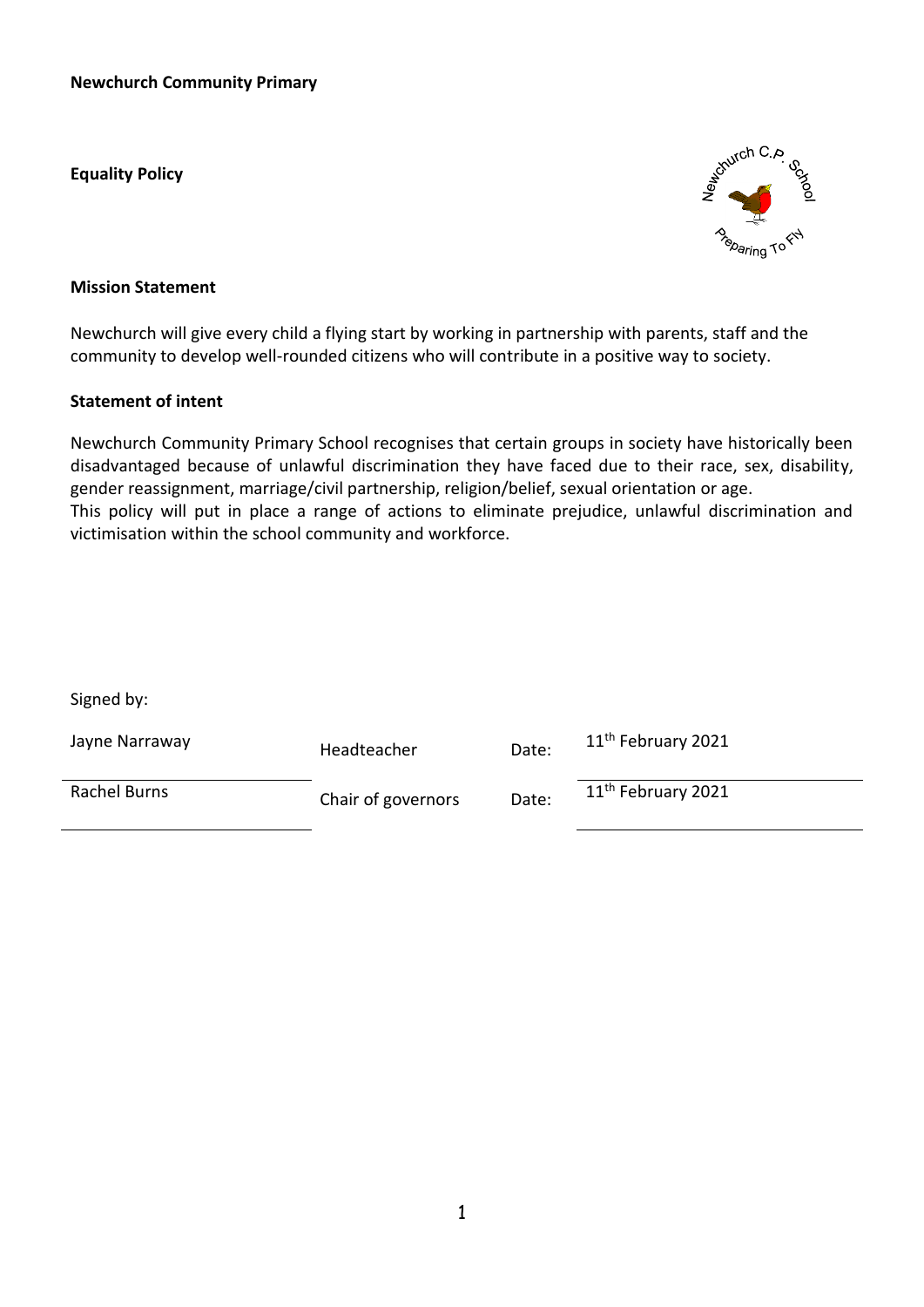### **Legal Framework**

This policy has due regard to all relevant legislation and statutory guidance including, but not limited to, the following:

- Human Rights Act 1998
- The Special Educational Needs and Disability Regulations 2014
- Education and Inspections Act 2006
- Equality Act 2010
- The Equality Act 2010 (Specific Duties and Public Authorities) Regulations 2017
- Public Sector Equality Duty (PSED)
- Data Protection Act 2018
- The UK General Data Protection Regulation (GDPR)

This policy also has due regard for non-statutory guidance, including the following:

DfE (2014) 'The Equality Act 2010 and schools'

This policy operates in conjunction with the following school policies:

- Admissions Policy
- Complaints Procedures Policy
- Equality, Equity, Diversity and Inclusion Policy
- Data Protection Policy

The Equality Act 2010 provides a modern, single legal framework with three broad duties:

- Eliminate discrimination harassment and victimisation
	- Advance equality of opportunity
	- Foster good relations

For the purpose of this policy, the Equality Act 2010 will be referred to as 'the Act'. The school fully understands the principles of the Act and the work needed to ensure that those with protected characteristics are not discriminated against and are given equal opportunities. Protected characteristics, under the Act, are as follows:

- Age
- Disability
- Race, colour, nationality or ethnicity
- $-$  Sex
- Gender reassignment
- Maternity and pregnancy
- Religion and belief
- Sexual orientation
- Marriage and civil partnership

The Act makes it unlawful for the responsible body of a school to discriminate against, harass or victimise a pupil or potential pupil:

- In relation to admissions.
- In the way it provides education for pupils.
- In the way it provides pupils access to any benefit, facility or service.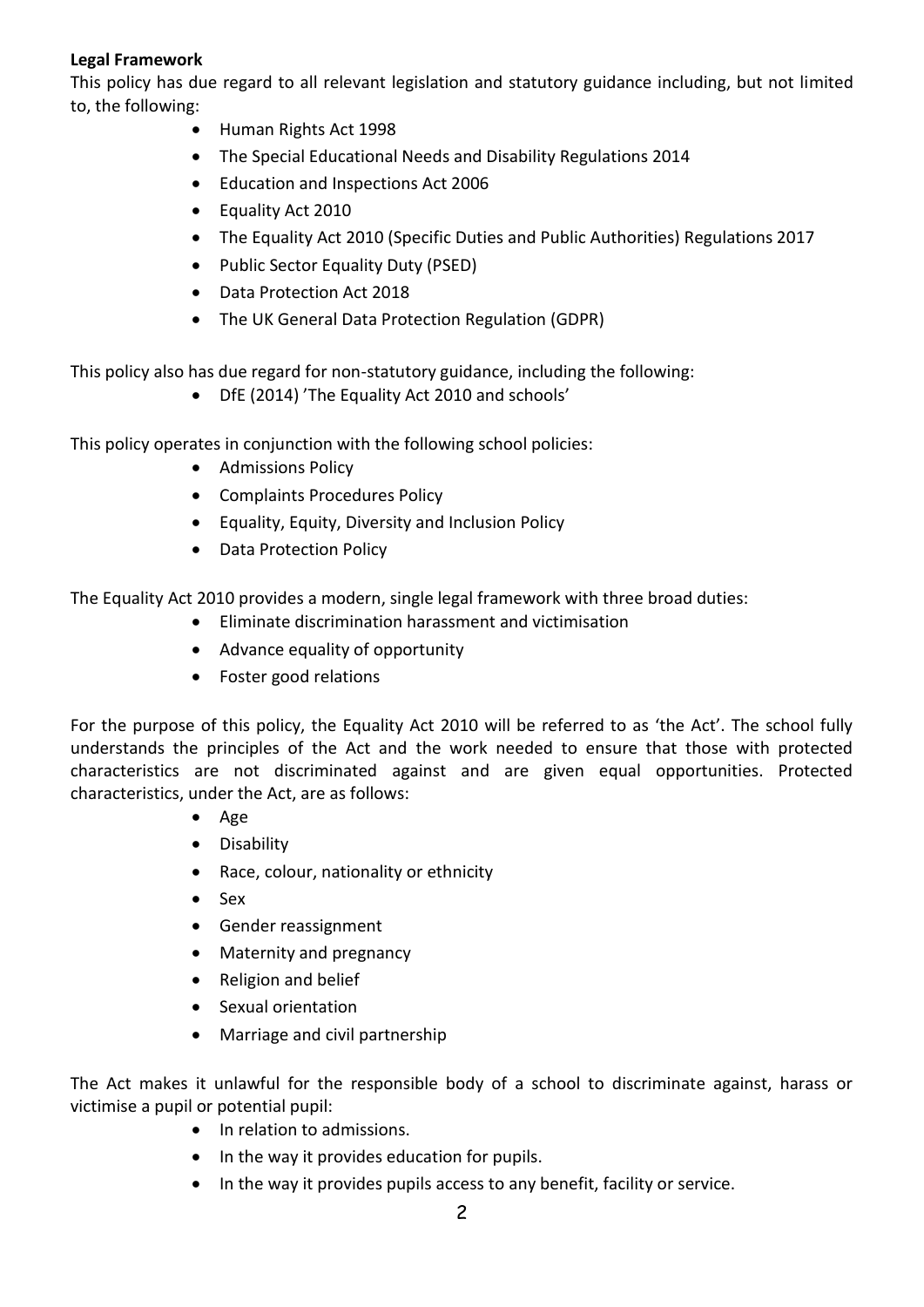By excluding a pupil or subjecting them to any other detriment.

The responsible body for the school is the governing body or the Local Authority.

The school's liability not to discriminate, harass or victimise does not end when a pupil has left the school, but will apply to subsequent actions connected to the previous relationship between school and pupil, such as the provision of references on former pupils or access to "old pupils" communications and activities.

The school will promote equality of opportunity for all staff and job applicants and will work in line with the Equality, Equity, Diversity and Inclusion Policy.

### **Guiding Principles**

We see all learners and potential learners, and their parents, as of equal value, regardless of any protected characteristic. Our policies, procedures and activities will not discriminate but must nevertheless take account of differences in life-experience, outlook and background, and in the kinds of barriers and disadvantages which people may face in relation to any protected characteristic.

The school will:

- Promote **race equality** and have due regard to eliminating unlawful racial discrimination, promoting equality of opportunity and good relations between people of different racial groups.
- Promote **disability equality**, ensuring equality of opportunity, eliminating unlawful discrimination and disability-related harassment and encouraging participation by disabled people in public life.
- Promote **gender equality** by eliminating unlawful discrimination and harassment, and promote the equality of opportunity amongst individuals of all genders.

For the purposes of this policy, the term '**transgender**' refers to an individual whose gender expression or identity is different from that traditionally associated with the sex they were assigned at birth. The school will respect the confidentiality of those seeking gender reassignment and will provide a supportive environment within the community.

The school is opposed to all forms of prejudice and recognises that children and young people who experience any form of prejudice-related discrimination may fare less well in the education system. The school will ensure that all staff comply with the appropriate equality legislation and regulations. The school's Admissions Policy will not discriminate against any protected characteristic in any way.

The school will:

- Ensure staff are aware of their responsibilities, given necessary training and support, and report progress to the governing board.
- Ensure that the recording and reporting of equality and diversity is sufficiently scrutinised.
- Foster positive attitudes and relationships, a shared sense of cohesion and belonging, and ensure this is promoted in our policies, procedures and activities.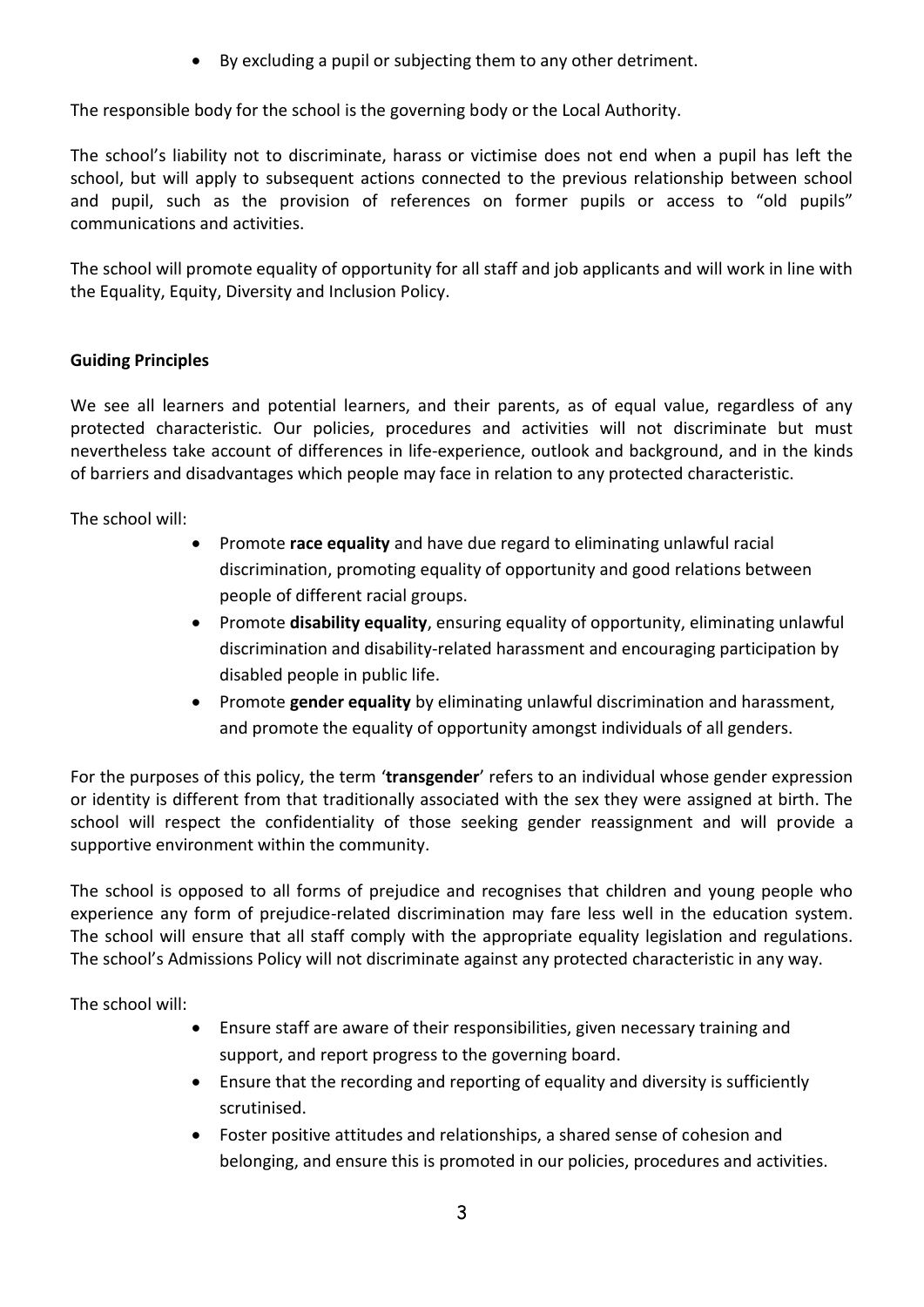- Observe good equalities practice in staff recruitment, retention and development, and ensure that all policies and procedures benefit all employees and potential employees regardless of any protected characteristic, and with full respect for legal rights relating to pregnancy and maternity.
- Reduce and remove inequalities and barriers that already exist.
- Engage with a range of groups and individuals to ensure that those who are affected by a policy, procedure or activity are consulted and involved in the design of new policies, and in the review of existing ones.
- Ensure that policies, procedures and activities benefit society as a whole, both locally and nationally, by fostering greater social cohesion, and greater participation in the public life of everyone, regardless of any protected characteristic.
- Ensure staff promote an inclusive and collaborative ethos in the school, challenging inappropriate language and behaviour, responding appropriately to incidents of discrimination and harassment, and showing appropriate support for pupils with additional needs, maintaining a good level of awareness of issues surrounding equality

In fulfilling the legal obligations cited above we are guided by nine principles:

## **Principle 1: Everyone is of equal value**

We see all learners and potential learners, and their parents/carers, as of equal value:

- Whether or not they are disabled
- Whatever their ethnicity, culture, national origin or national status
- Whatever gender and gender identity
- Whatever their religious or non-religious affiliation or faith background
- Whatever their sexual identity

# **Principle 2: We recognise and respect difference**

Treating people equally (Principle 1 above) does not necessarily involve treating them all the same. Our policies, procedures and activities must not discriminate but must nevertheless take account of differences of life-experience, outlook and background, and in the kinds of barrier and disadvantage which people may face in relation to:

- Disability, so that reasonable adjustments are made
- Ethnicity, so that different cultural backgrounds and experiences of prejudice are recognised
- Gender, so that the different needs and experiences of girls and boys, and women and men are recognised
- Religion, belief or faith background
- Sexual identity

# **Principle 3: We foster positive attitudes and relationships, and a shared sense of cohesion and belonging**

We intend that our policies, procedures and activities should promote:

 Positive attitudes towards disabled people, good relations between disabled and non-disabled people, and an absence of harassment of disabled people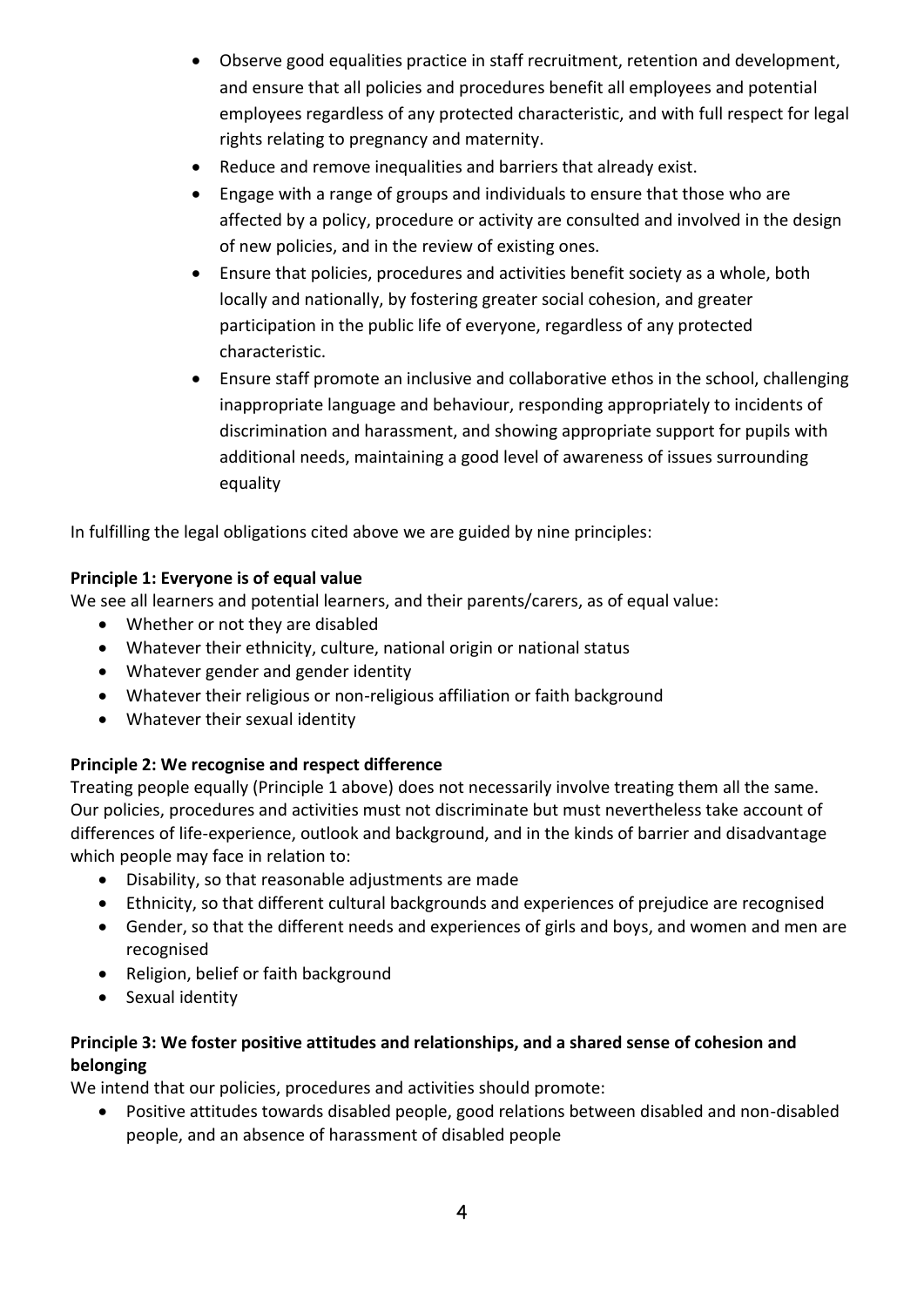- Positive interaction, good relations and dialogue between groups and communities different from each other in terms of ethnicity, culture, religious affiliation, national origin or national status, and an absence of prejudice-related bullying and incidents
- Mutual respect and good relations between boys and girls, and women and men, and an absence of sexual and homophobic harassment.

**Principle 4: We observe good equalities practice in staff recruitment, retention and development** We ensure that policies and procedures should benefit all employees and potential employees, for example in recruitment and promotion, and in continuing professional development:

- Whether or not they are disabled
- Whatever their ethnicity, culture, religious affiliation, national origin or national status
- Whatever their gender and sexual identity, and with full respect for legal rights relating to pregnancy and maternity.

# **Principle 5: We aim to reduce and remove inequalities and barriers that already exist.**

In addition to avoiding or minimising possible negative impacts of our policies, we take opportunities to maximise positive impacts by reducing and removing inequalities and barriers that may already exist between:

- Disabled and non-disabled people
- People of different ethnic, cultural and religious backgrounds
- All genders

# **Principle 6: We consult and involve widely**

We engage with a range of groups and individuals to ensure that those who are affected by a policy or activity are consulted and involved in the design of new policies, and in the review of existing ones. We consult and involve:

- Disabled people as well as non-disabled
- People from a range of ethnic, cultural and religious backgrounds
- Both women and men, and girls and boys
- Homosexual people as well as heterosexual people

# **Principle 7: Society as a whole should benefit**

We intend that our policies and activities should benefit society a whole, both locally and nationally, by fostering greater social cohesion, and greater participation in public life of:

- Disabled people as well as non-disabled
- People from a range of ethnic, cultural and religious backgrounds
- Both women and men, and girls and boys
- Homosexual people as well as heterosexual people

# **Principle 8: We base our practices on sound evidence**

We maintain and publish quantitative and qualitative information about our progress towards greater equality in relation to:

- Disability
- Ethnicity, religion and culture
- Gender

# **Principle 9: Objectives**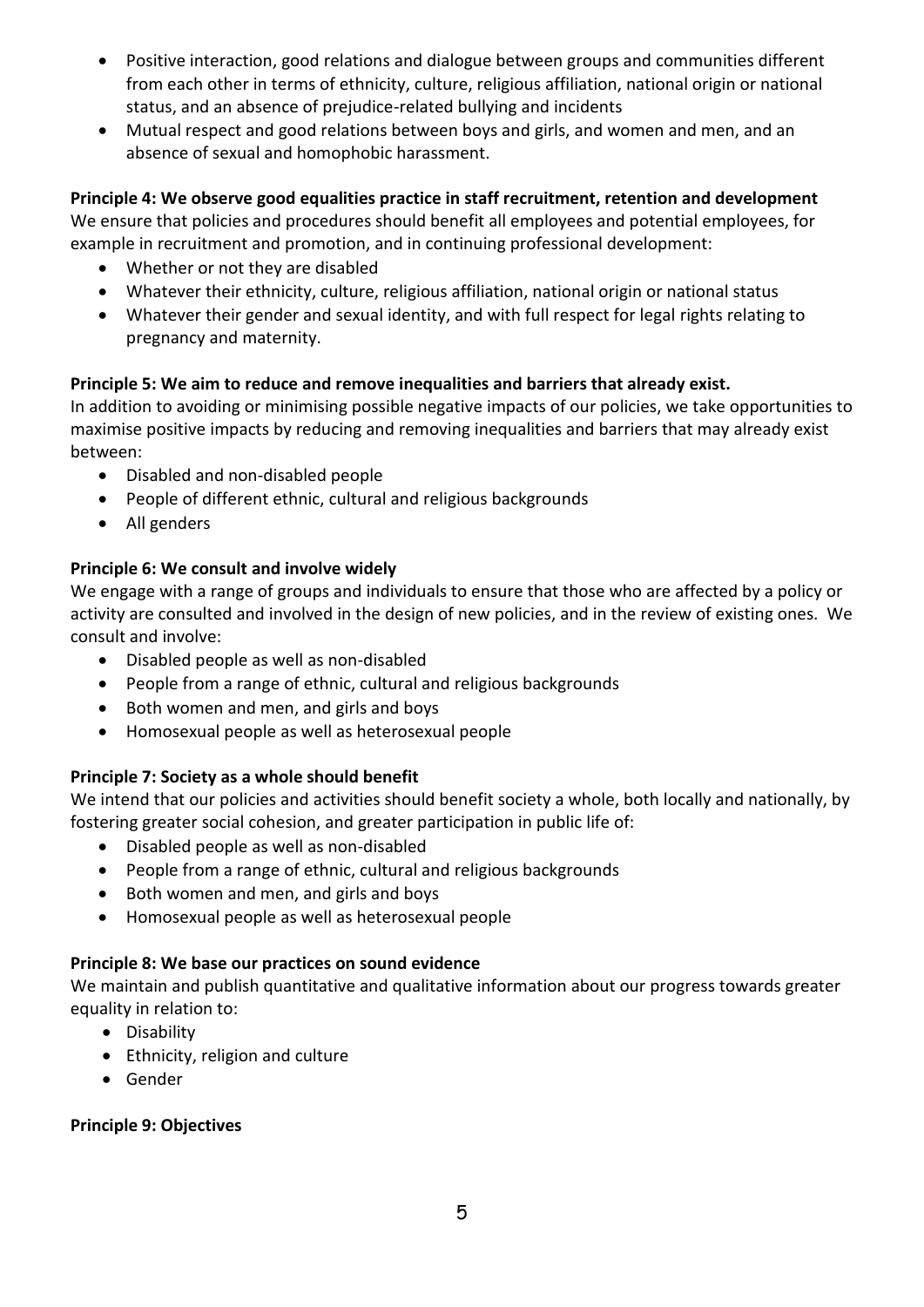We formulate and publish specific and measureable objectives, based on the evidence we have collected and published (principle 8) and the engagement in which we have been involved (principle 7). The objectives which we identify take account national and local priorities and issues, as appropriate.

We keep our equality objectives under review and report annually on progress towards achieving them.

## **Role and responsibilities**

The governing body will:

- Ensure that the school complies with the appropriate equality legislation and regulations.
- Meet its obligations under the Public Sector Equality Duty (PSED) to:
- Publish equality objectives at least every four years commencing on the date of the last publication.
- Update and publish information every year to demonstrate school compliance with the PSED.
- Ensure that the school's policies and procedures are developed and implemented with appropriate equality impact assessments informing future plans.
- Ensure that the school's Admissions Policy does not discriminate in any way.
- Ensure equal opportunities in its staff recruitment and promotion practices, professional development programmes and in membership of the governing board.
- Proactively recruit high-quality applicants from under-represented groups.
- Provide information in appropriate and accessible formats.
- Ensure that the necessary disciplinary measures are in place to enforce this policy.

The headteacher will:

- Implement this policy and its procedures.
- Ensure that all staff members receive the appropriate equality and diversity training as part of their induction and CPD.
- Ensure that all parents, visitors and contractors are aware of, and comply with, the provisions of this policy.
- Actively challenge and take appropriate action in any case of discriminatory practice.
- Address any reported incidents of harassment or bullying in line with DfE guidance.
- Produce an annual report on the progress of implementing the provisions of this policy and report it to the governing board.

Employees will:

- Be mindful of any incidents of harassment or bullying in the school.
- Address any minor issues of harassment or bullying and report any major breaches of the policy to the headteacher.
- Identify and challenge bias and stereotyping within the curriculum and the school's culture.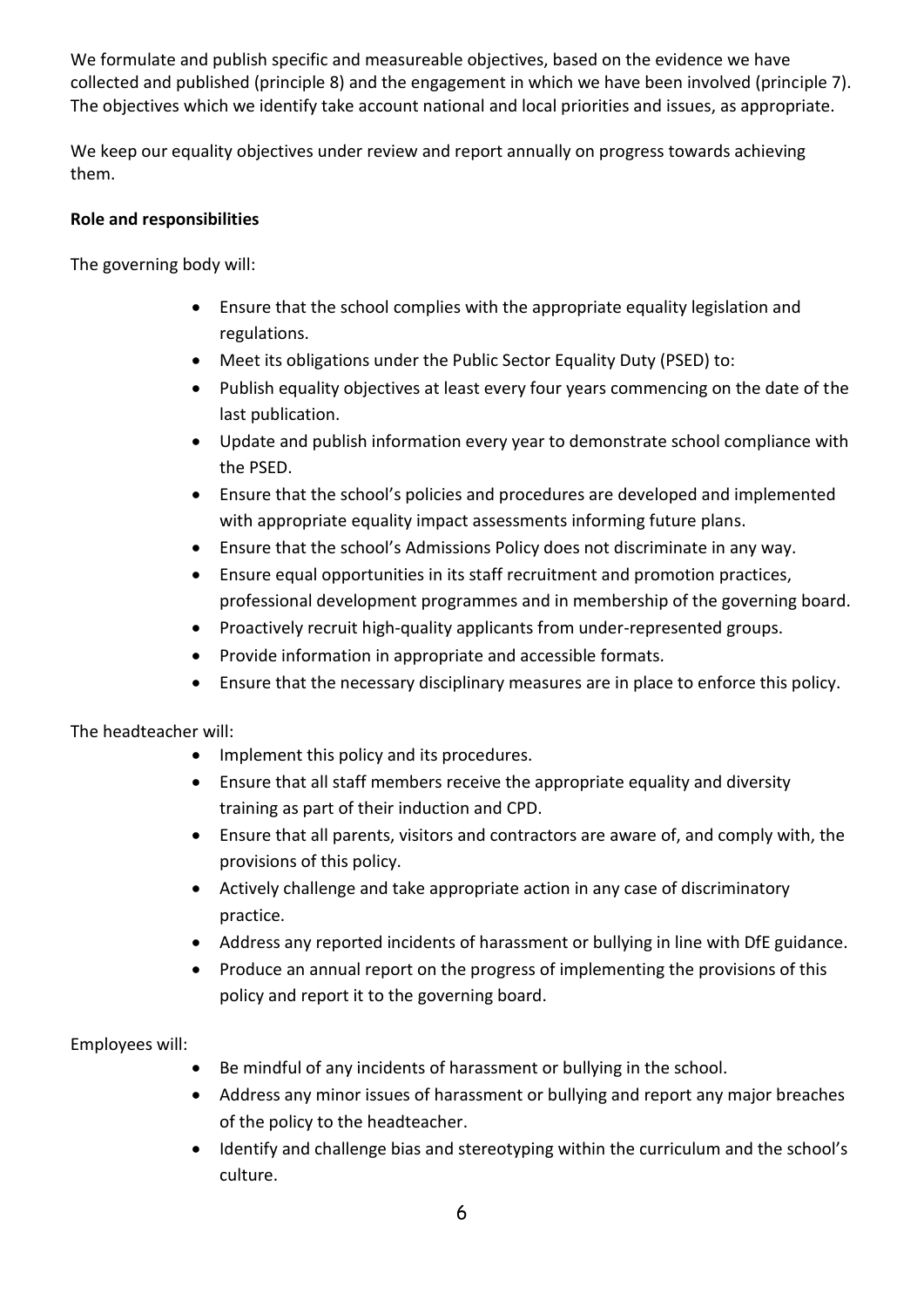- Promote equality and good relations, and not harass or discriminate in any way.
- Monitor pupils' progress and academic needs to ensure the appropriate support is in place.
- Keep up-to-date with equality legislation and its application by attending the appropriate training.

Pupils will:

- Not discriminate or harass any other pupil or staff member.
- Actively encourage equality and diversity in the school by contributing their cultural experiences and values.
- Report any incidences of bullying or harassment, whether to themselves or to others, to the head of year or to another member of staff.
- Abide by all the school's equality and diversity policies, procedures and codes.
- The school will have an equality page on its website, in order to demonstrate how it is complying with the PSED in the Equality Act 2010, and advancing equality of opportunity.

### **Equality objectives**

The school is committed to promoting the welfare and equality of all its staff, pupils and other members of the school community. To achieve this, the school has established the equality objectives which can be found in Appendix One.

The school will regularly review the steps being taken and the progress made towards the achievement of these objectives and, in line with the specific duties of the PSED, publish this information on the school website every year. The school will update and publish its equality objectives at least every four years.

### **Collecting and using information**

In accordance with the requirements outlined in the Data Protection Act 2018, personal data will be lawfully collected and processed in line with the principles and practices outlined in the Data Protection Policy and only for specified, explicit and legitimate purposes, e.g. to comply with the school's legal obligations.

The school will collect equality information for the purpose of:

- Identifying key issues, e.g. unlawful discrimination in teaching methods.
- Assessing performance, e.g. benchmarking against similar organisations locally or nationally.
- Taking action, e.g. adapting working practice to accommodate the needs of staff who share protected characteristics.

The school will build an equality profile for staff to assist with identifying any issues within their recruitment regime. The school will obtain the following information from their staff:

- Recruitment and promotion
- Numbers of part-time and full-time staff
- Pay and remuneration
- Training
- Return to work of women on maternity leave
- Return to work of disabled employees following sick leave relating to their disabilities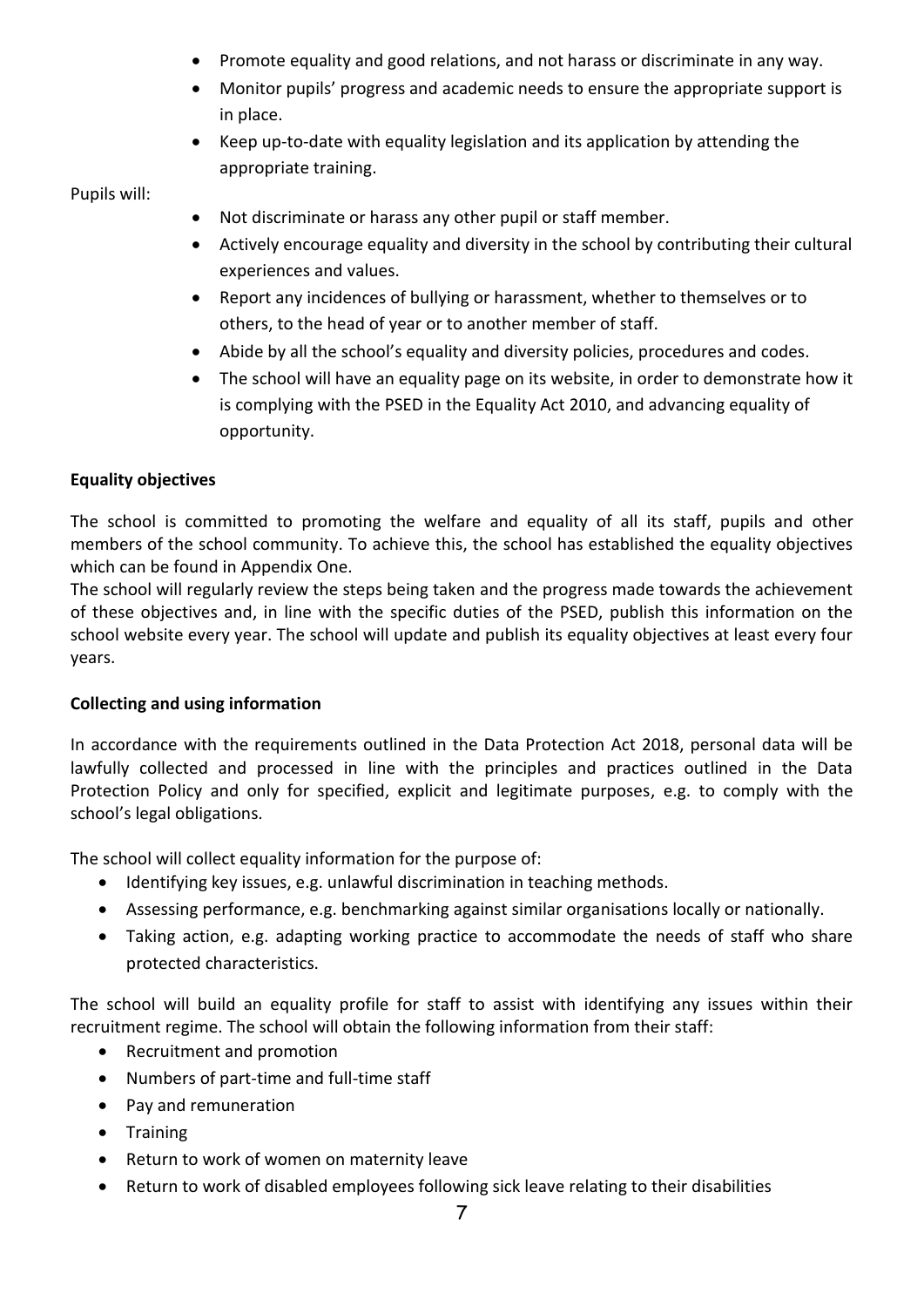- Appraisals
- Grievances (including about harassment)
- Disciplinary action (including for harassment)
- Dismissals and other reasons for leaving

The school will use the information they obtain to analyse any gaps present in their equality documentary.

## **Publishing information**

The school will publish information to demonstrate its compliance with the Act. The school will publish information relating to persons within the school community who share relevant protected characteristics.

The school will not provide this information if:

- The employee is employed under contract personally to do work.
- The employer does not have, and it is not reasonably practicable for the employer to obtain the data.

The school will update its equality objectives at least every four years and publish on the school website. The school will publish information on the school website every year which will show the progress made towards the achievement of the equality objectives.

## **Promoting equality**

In order to meet our objectives, the school has identified the following priorities:

- The school will provide auxiliary aids that are directly related to disabled pupil's educational needs as a reasonable adjustment, so they can integrate wholly in all parts of school life.
- Staff will ensure that all pupils are able to take part in extra-curricular activities and residential visits, and the school will monitor uptake of these visits to ensure no one is disadvantaged on the grounds of a protected characteristic.
- The school will ensure that all forms of prejudice-motivated bullying is taken seriously and dealt with equally and firmly.
- There will be differential schemes of work designed to meet the abilities and learning styles of all pupils.
- There will be a clearly defined disciplinary system stipulated in the Behavioural Policy, which will be consistently enforced.
- The school will increase access for disabled children and young people to the school curriculum and will take necessary steps to meet pupils' needs by using a variety of approaches and planning reasonable adjustments for disabled pupils, enabling them to take as full a part as possible in the activities of the school.
- The school will ensure there is adequate access to the physical environment of the school.
- The school will improve the delivery of written information to disabled children and young people.
- The school will seek the views of advisory staff, outside agencies and local schools.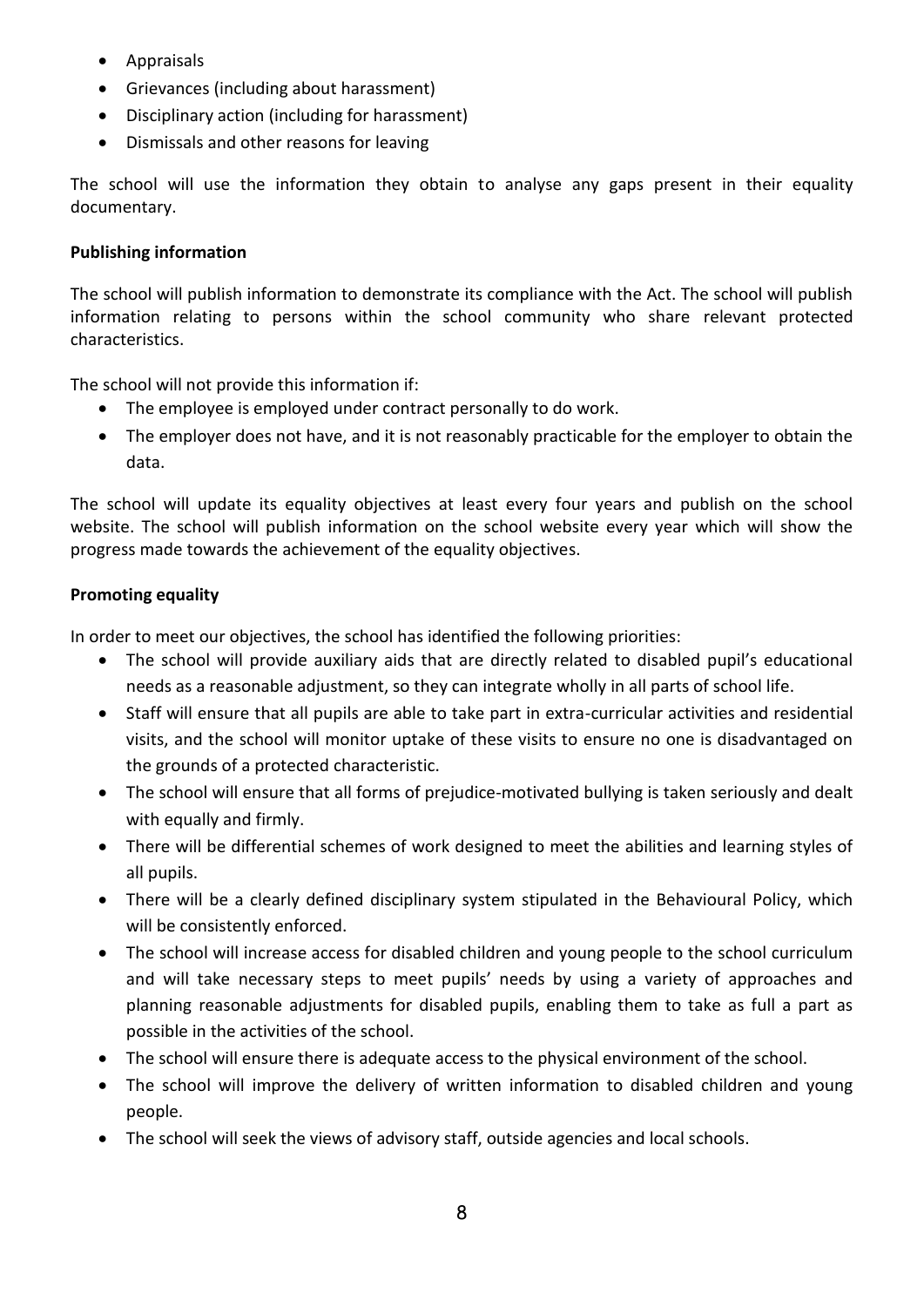Throughout the year, the school will plan ongoing events to raise awareness of equality and diversity.

The school will consult with stakeholders to establish equality objectives and draw up a plan based on information collected on protected groups and accessibility planning.

Any reports of bullying and prejudice will be carefully monitored and dealt with accordingly. Annual training will be given to all staff to ensure that they are aware of the process for reporting and following up incidents of prejudice-related bullying.

### **Addressing prejudice and prejudice-related bullying**

The school is opposed to all forms of prejudice which stand in the way of fulfilling the legal duties:

- Prejudices around disability and special educational needs
- Prejudices around racism and xenophobia, including those that are directed towards religious groups and communities, for example Anti-Semitism and Islamophobia, and those that are directed against Travellers, migrants, refugees and people seeking asylum
- Prejudices reflecting sexism and homophobia.

We consider it prudent and sensible to maintain the practice of logging prejudice-related incidents and reporting them to the local authority. We monitor and log incidents that discriminate against children and young people or adults in our school with protected characteristics e.g. homophobic bullying. We also monitor and log bullying incidents. Prejudice-related incidents data, their severity and how incidents are dealt with are reported to the governors via the headteacher's report on a termly basis.

#### **Complaints procedures**

The school aims to resolve all complaints at the earliest possible stage and is dedicated to continuing to provide the highest quality of education possible throughout the procedure. Any person, including a member of the public, is able to make a complaint about the provision of facilities or services that the school provides.

The school will adhere to the Complaints Policy to ensure a straightforward, impartial, non-adversarial process, that allows a full and fair investigation, respects confidentiality and delivers an effective response and, appropriate redress. If a complaint has completed the school's process and the complainant remains dissatisfied, they have the right to appeal, as outlined in the Complaints Policy.

The school works to develop good professional relationships between colleagues; however, we understand that sometimes conflicts may arise. Through maintaining open communication, we want our employees to feel able to raise any grievances so that appropriate and effective solutions can be put in place. Grievances raised by staff members will be processed in accordance with the school's Grievance Policy.

#### **Curriculum**

All pupils will be entitled to access a broad and balanced curriculum and to teaching and learning opportunities which meet their needs, including extra support where this has been identified as a statutory need.

When planning the curriculum, the school will take every opportunity to promote and advance equality. When teaching the curriculum, the school will promote equality and will not subject individuals to discrimination. The school will develop an appropriate curriculum for all pupils in all vulnerable groups and will ensure PSHE lessons are designed for pupils to develop their knowledge of the world and the importance of equality.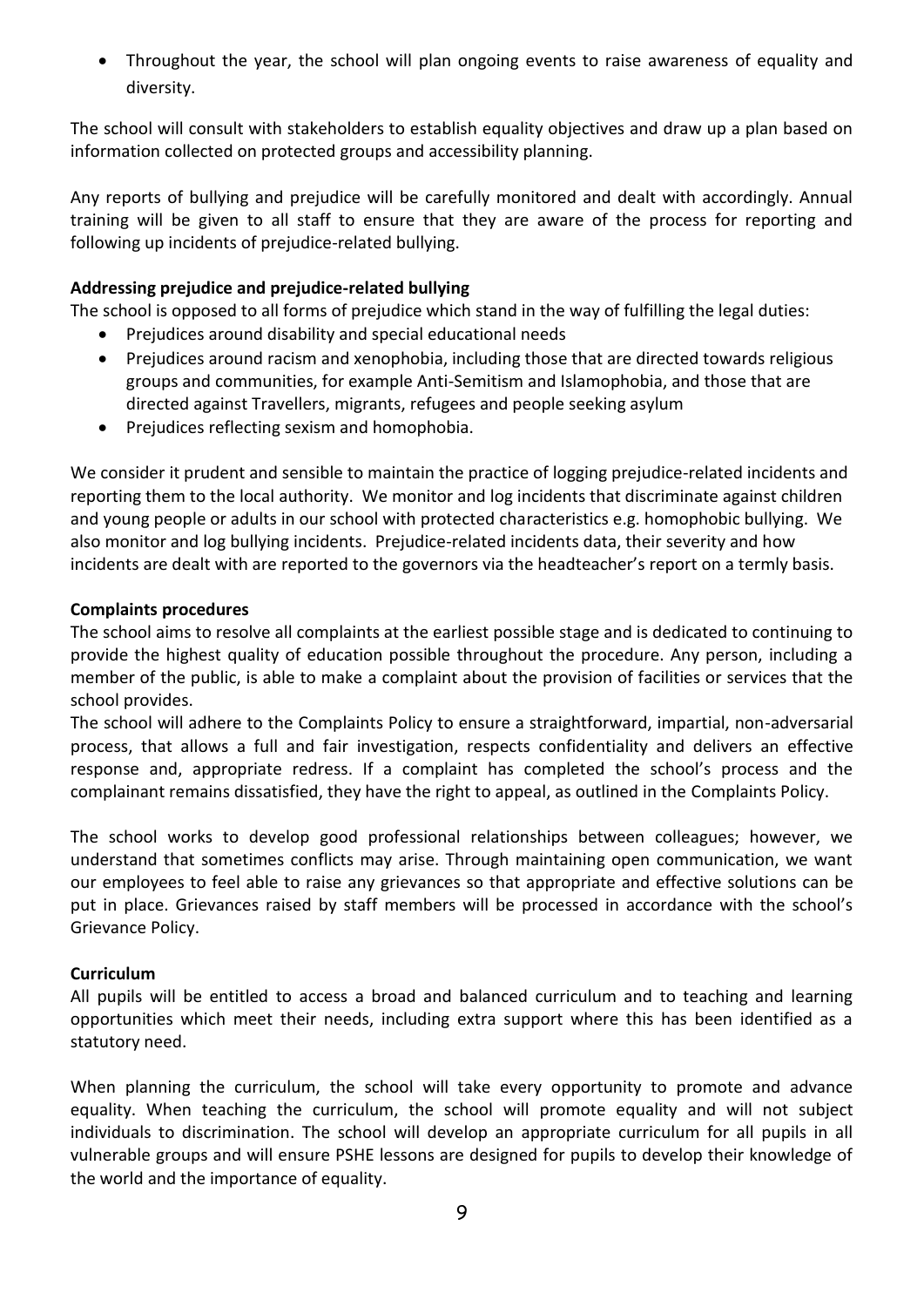We keep each curriculum subject or area under review in order to ensure that teaching and learning reflect the principles set out in all nine principles. We review and add to our plan and the implementation of our curriculum on an annual basis focusing on local, national and global links.

### **Ethos and organisation**

We ensure the principles listed apply to the full range of our policies and practices, including those that are concerned with:

- Pupil progress: attainment and achievement
- Pupils' personal development, welfare and well-being
- Teaching styles and strategies
- Admissions and attendance
- Staff recruitment, retention and professional development
- Care, guidance and support
- Behaviour, discipline and exclusions
- Working in partnership with parents, carers and guardians
- Working with the wider community

At Newchurch Community Primary School, we ensure that equality is actioned through a thorough knowledge and appreciation of the needs of each member of the school community.

### **Breaches of the policy**

Breaches of this policy will be dealt with in the same way that breaches of other school policies are dealt with, as determined by the headteacher and governing body.

#### **Monitoring and review**

We collect, study and use quantitative and qualitative data relating to the implementation of this policy, and make adjustments accordingly.

In particular we collect, analyse and use data in relation to achievement, broken down as appropriate according to disabilities and special educational needs; ethnicity, culture, language, religious affiliation, national origin and national status.

#### **Monitoring and review**

The headteacher will review this policy annually, to ensure that all procedures are up-to-date. The policy will be monitored and evaluated by the headteacher and governing board in the following ways:

- Individual attainment data
- Equal opportunities recruitment data
- Equality impact assessments
- Ofsted inspection judgements on equality and diversity
- Incident records related to harassment and bullying
- Any changes made to this policy will be communicated to all members of staff.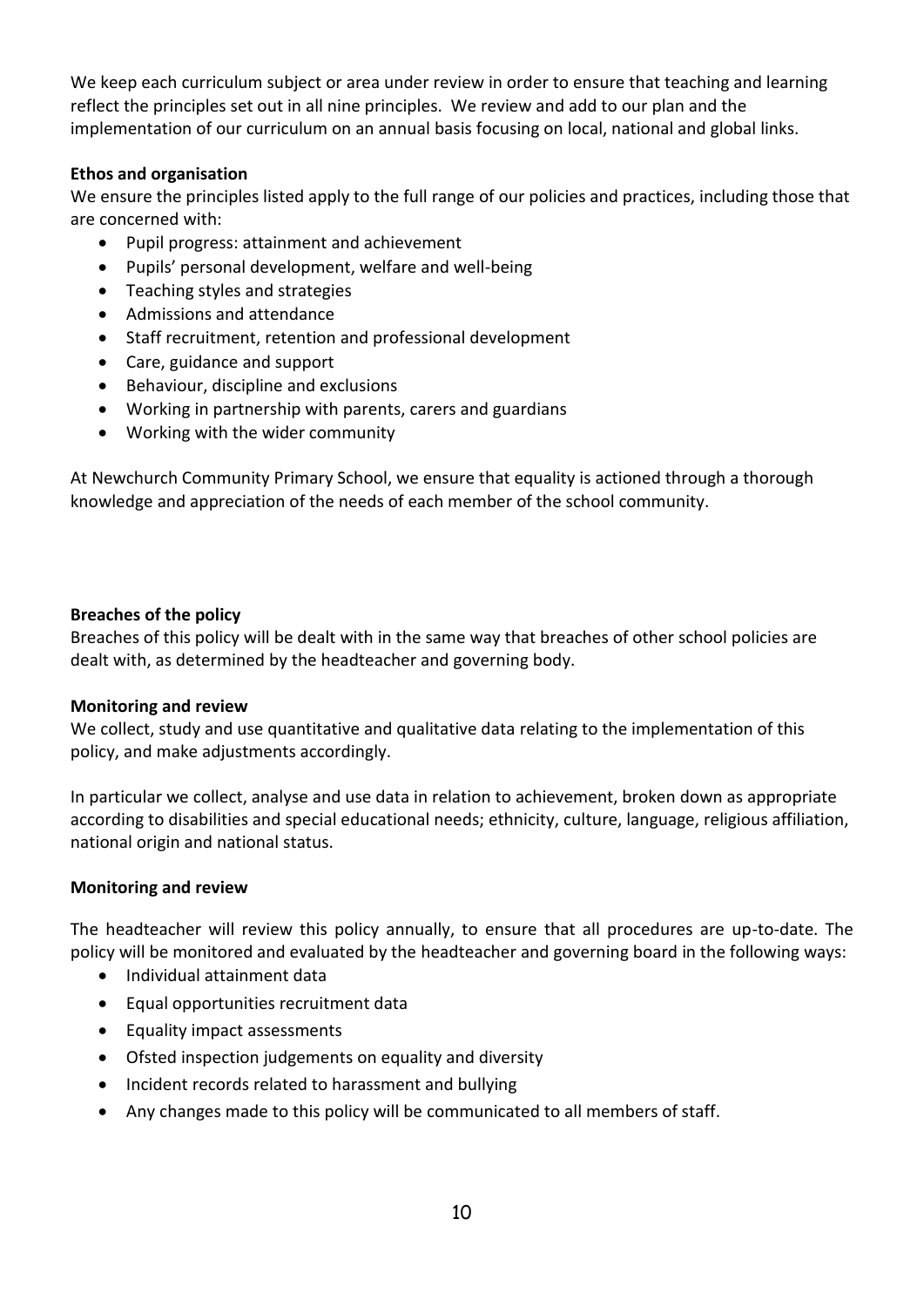| <b>Equality</b><br>strand | <b>Targets</b>                                                                                                                                                               | <b>Timescale</b>                                                        | <b>Responsibilities</b>              | <b>Success Criteria</b>                                                                                                                                                                                                                                                                                      | <b>Update</b>                                                                                                                     |
|---------------------------|------------------------------------------------------------------------------------------------------------------------------------------------------------------------------|-------------------------------------------------------------------------|--------------------------------------|--------------------------------------------------------------------------------------------------------------------------------------------------------------------------------------------------------------------------------------------------------------------------------------------------------------|-----------------------------------------------------------------------------------------------------------------------------------|
| All                       | To publish and<br>promote the<br>equality plan to<br>all stakeholders                                                                                                        | January 2021                                                            | Headteacher                          | All stakeholders<br>$\bullet$<br>will have access<br>to the published<br>plan<br>All stakeholders<br>$\bullet$<br>will be aware of<br>their duty under<br>the Equality Act<br>2010                                                                                                                           | <b>Policy and</b><br>objectives<br>shared with<br>all govs<br>2.11.2021<br>and reviewed<br>7.10.2022<br>with update<br>of policy. |
| All                       | To monitor and<br>analyse pupil<br>achievement by<br>race, gender and<br>disability and act<br>on any trends or<br>patterns in data<br>that require<br>additional<br>support | January 2021<br>onwards (in<br>line with the<br>assessment<br>schedule) | Headteacher<br>Deputy<br>Headteacher | Pupil<br>$\bullet$<br>achievement for<br>equality groups<br>above national<br>average and<br>where there are<br>gaps, these are<br>narrowed<br>through<br>effective<br>monitoring and<br>interventions                                                                                                       | $\bullet$                                                                                                                         |
| All                       | To ensure that<br>displays in<br>learning<br>environments<br>and communal<br>areas promote<br>diversity in terms<br>of race, gender<br>and disability                        | January 2021<br>onwards                                                 | Headteacher<br>Deputy<br>Headteacher | Classrooms,<br>$\bullet$<br>corridors and<br>communal area<br>displays<br>promote<br>diversity with<br>regards to race,<br>gender and<br>disability                                                                                                                                                          | Actioned-<br>consideration<br>is given to all<br>displays                                                                         |
| All                       | To continue to<br>log and record<br>all incidents of<br>racist,<br>homophobic and<br>discriminatory<br>language in<br>school                                                 | January 2021<br>onwards                                                 | All staff                            | All incidents of<br>$\bullet$<br>racist,<br>homophobic<br>and<br>discriminatory<br>language are<br>recorded on<br>CPOMS, shared<br>with the LA and<br>dealt with<br>effectively<br>The number of<br>$\bullet$<br>incidents,<br>severity of<br>incidents and<br>how they were<br>dealt with will<br>be shared |                                                                                                                                   |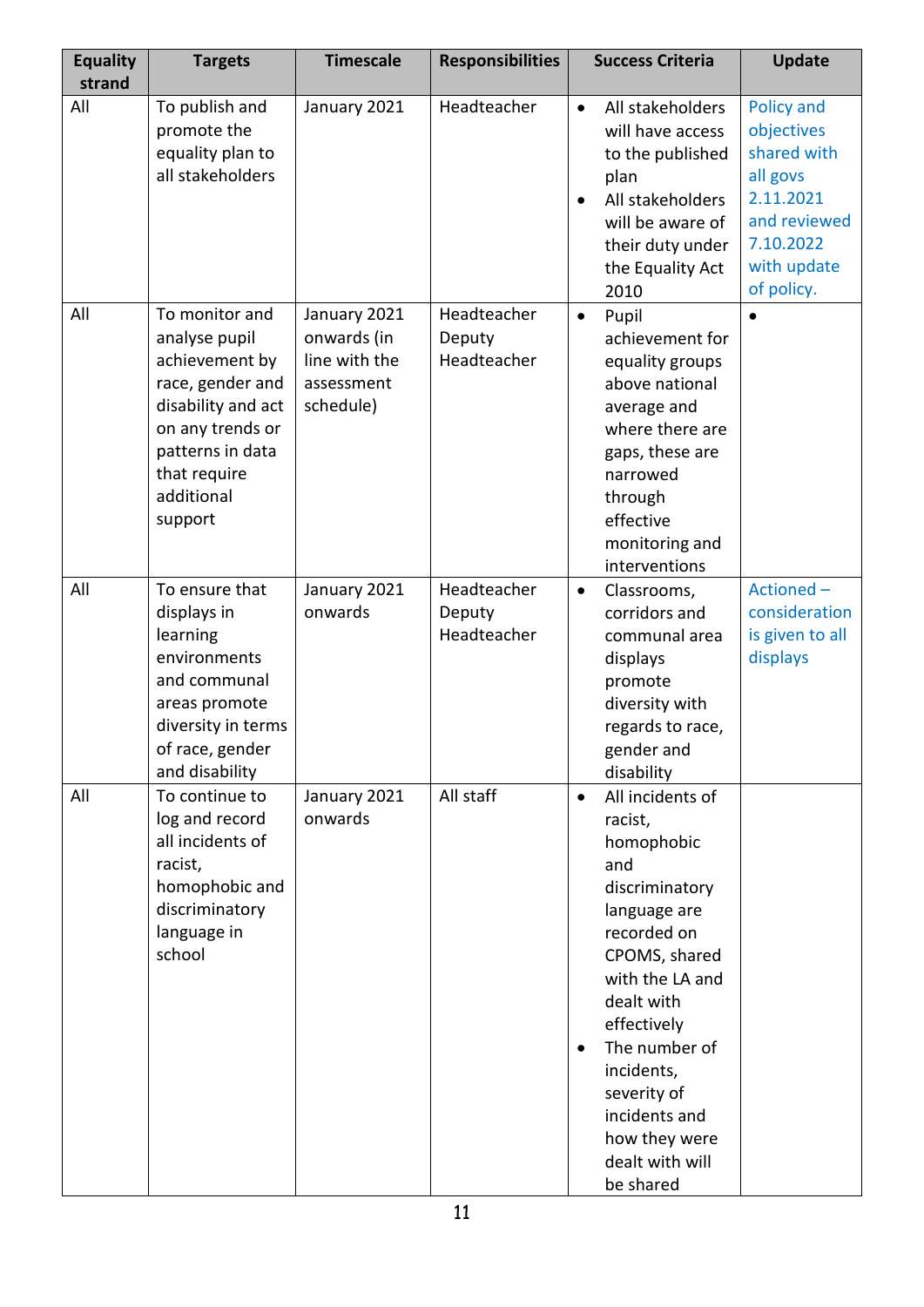|                        |                                                                                                                        |                                                                                                                                                                                            |                                       |                             | through the<br>headteacher's                                                                                                                                                                                                                                                   |                                                                                                                                            |
|------------------------|------------------------------------------------------------------------------------------------------------------------|--------------------------------------------------------------------------------------------------------------------------------------------------------------------------------------------|---------------------------------------|-----------------------------|--------------------------------------------------------------------------------------------------------------------------------------------------------------------------------------------------------------------------------------------------------------------------------|--------------------------------------------------------------------------------------------------------------------------------------------|
|                        |                                                                                                                        |                                                                                                                                                                                            |                                       |                             | reports                                                                                                                                                                                                                                                                        |                                                                                                                                            |
| All                    | To ensure all<br>pupils are given<br>opportunity to<br>make a positive<br>contribution to<br>the life of the<br>school | January 2021<br>onwards                                                                                                                                                                    | All staff                             | $\bullet$                   | All school events<br>have pupils from<br>all groups<br>participating.                                                                                                                                                                                                          | <b>Record is</b><br>kept of<br>children<br>attending<br>events and<br>also<br>participating<br>in them as<br>ambassadors<br>of the school. |
| All                    | To actively<br>promote the<br>equality plan<br>with all children<br>through the<br>School Council.                     | December<br>2020                                                                                                                                                                           | Headteacher<br>with School<br>Council | $\bullet$<br>٠<br>$\bullet$ | Equality plan<br>informed by the<br>views of the<br>children through<br>the School<br>Council.<br>Assembly<br>delivered to<br>make children<br>aware of the<br><b>Equality Act</b><br>2010.<br>Views and<br>opinions of all<br>children are<br>represented and<br>listened to. | $\bullet$                                                                                                                                  |
| Disability<br>Equality | To liaise with all<br>feeder nurseries<br>and settings<br>regarding<br>potential<br>reception intake                   | April each year<br>once<br>admissions<br>have been<br>confirmed<br>Annual<br>communication<br>with feeder<br>nurseries as<br>part of the<br>transition of<br>children to<br>primary school | Reception<br>teacher and<br>SENDCo    | $\bullet$                   | Procedures,<br>equipment or<br>ideas are put<br>into place prior<br>to the reception<br>intake starting<br>in September so<br>that any pupils<br>new to the<br>school, who<br>have a<br>disability/health<br>need, are able<br>to be fully<br>integrated into<br>the school.   | <b>Actioned in</b><br>June 2021-<br>sensory<br>pathway<br>shared as<br>well as other<br>health<br>conditions to<br>support<br>transition.  |
| Disability<br>Equality | To review all<br>statutory policies<br>to ensure they<br>reflect inclusive                                             | September<br>2020 and<br>continuing                                                                                                                                                        | <b>SLT</b><br>Subject leaders         | $\bullet$                   | All policies<br>reflect inclusive<br>practices and<br>procedures                                                                                                                                                                                                               | Equality,<br>Equity,<br>Diversity and<br><b>Inclusion</b>                                                                                  |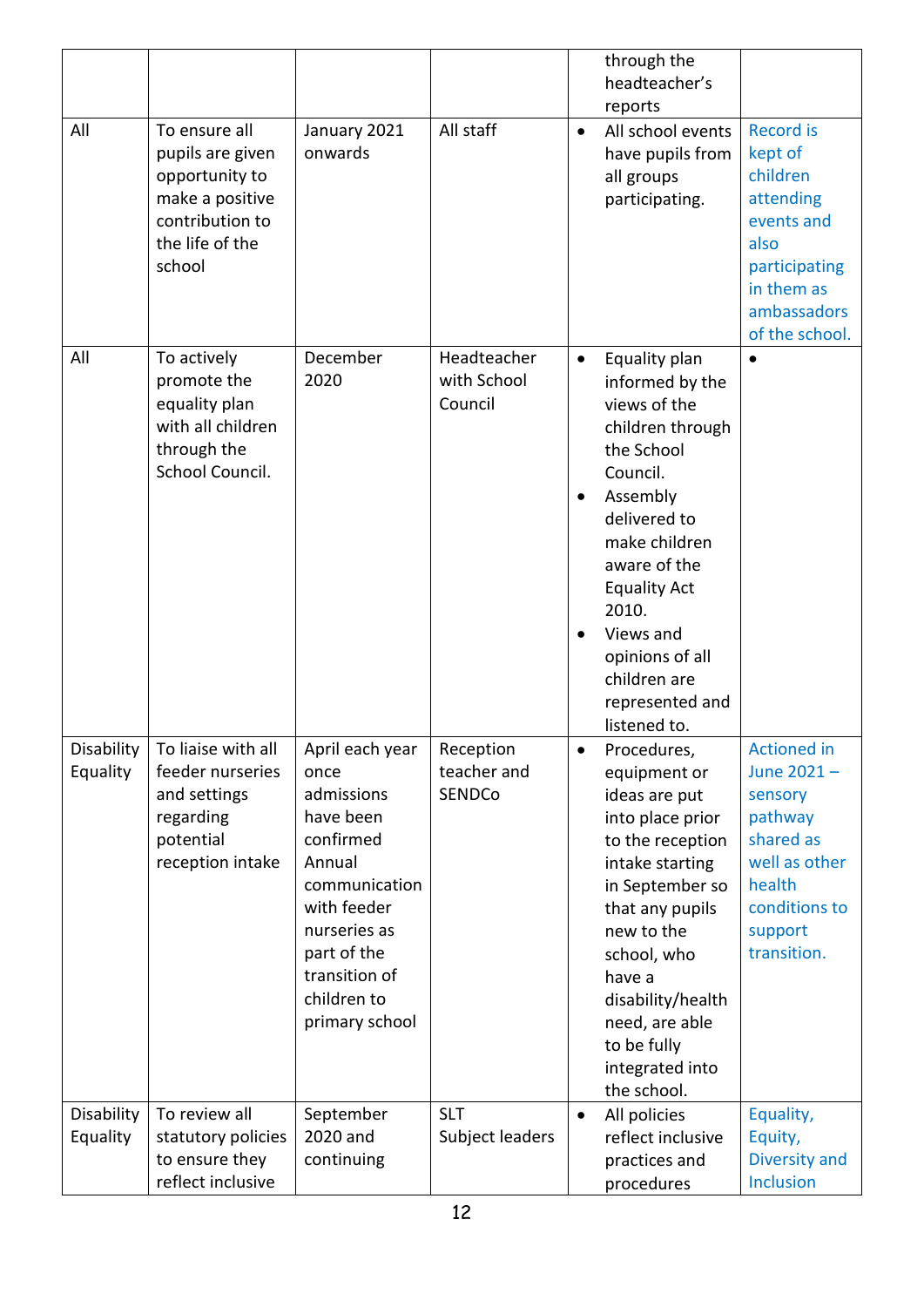|                        | practice and<br>procedures                                                                                          |                                                                                  |                    |                                                  | which comply<br>with the<br><b>Equality Act</b><br>2010.                                                                                                                                                                                                                                                                                                                                                                                                                                                                                                                             | <b>Policy Oct</b><br>2021                                                                                                  |
|------------------------|---------------------------------------------------------------------------------------------------------------------|----------------------------------------------------------------------------------|--------------------|--------------------------------------------------|--------------------------------------------------------------------------------------------------------------------------------------------------------------------------------------------------------------------------------------------------------------------------------------------------------------------------------------------------------------------------------------------------------------------------------------------------------------------------------------------------------------------------------------------------------------------------------------|----------------------------------------------------------------------------------------------------------------------------|
| Disability<br>Equality | To review the<br>attainment and<br>progress of all<br><b>SEND pupils</b>                                            | Termly through<br>progress<br>meetings                                           | SEND team          | $\bullet$<br>$\bullet$<br>$\bullet$<br>$\bullet$ | Progress is<br>made by all<br><b>SEND pupils</b><br>towards their<br>targets<br>identified in<br>their Individual<br><b>Education Plan</b><br>(IEP).<br>Provision<br>mapping shows<br>clear steps and<br>progression<br>made.<br>Analysis of<br><b>Analysing School</b><br>Performance<br>(ASP) and<br>Individual<br><b>School Data</b><br>Report (ISDR)<br>completed to<br>show outcomes<br>for SEND pupils<br>compared to<br>National<br>Averages.<br>All staff are<br>aware of the key<br>areas of<br>development as<br>identified on the<br>School<br>Improvement<br>Plan (SIP). | <b>Data</b><br>completed<br>and agreed<br>to make<br>more use of<br>age<br>standardised<br>scores to<br>track<br>progress. |
| Disability<br>Equality | To promote<br>positive<br>attitudes<br>towards pupils<br>and people in<br>the community<br>who have<br>disabilities | Each year as<br>part of<br>assembly<br>planning and<br><b>PSHE</b><br>curriculum | <b>PSHE Leader</b> | $\bullet$                                        | Pupils show<br>through pupil<br>conferencing<br>and the way in<br>which they<br>conduct<br>themselves that<br>they have a<br>positive attitude<br>towards<br>disability.                                                                                                                                                                                                                                                                                                                                                                                                             | $\bullet$                                                                                                                  |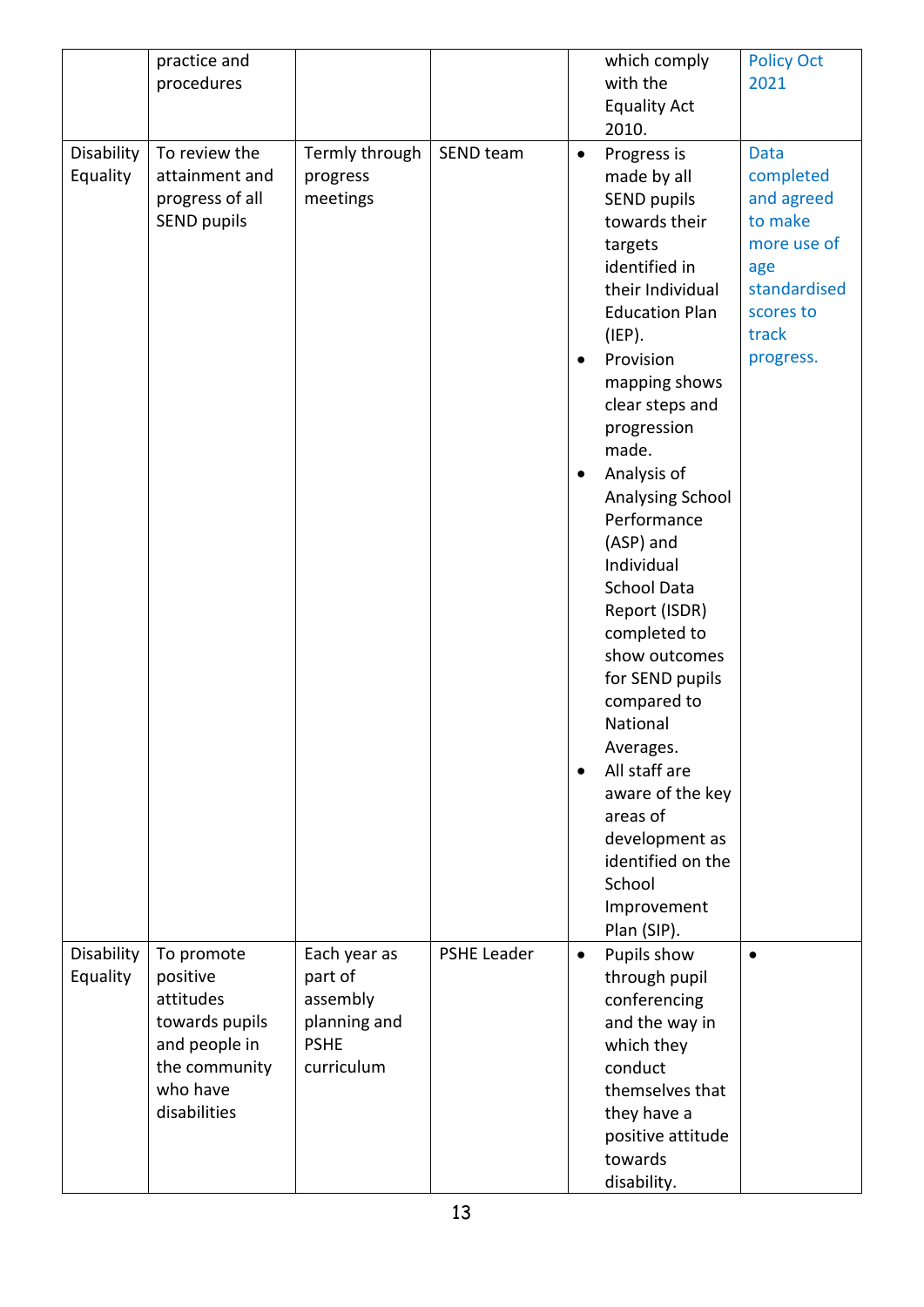|                        |                                                                                                                    |                                                              |                                                        | $\bullet$<br>$\bullet$ | Range of<br>activities and<br>events are<br>planned to<br>promote<br>disabilities in a<br>positive light<br>and enable the<br>children to<br>reflect on their<br>understanding<br>of what it might<br>be like to live<br>with a disability.<br>Children have<br>the opportunity<br>to engage with<br>Warrington<br>Disability<br>Partnership and<br>other agencies<br>to promote the<br>children's<br>understanding<br>of difference<br>and disability. |                                             |
|------------------------|--------------------------------------------------------------------------------------------------------------------|--------------------------------------------------------------|--------------------------------------------------------|------------------------|---------------------------------------------------------------------------------------------------------------------------------------------------------------------------------------------------------------------------------------------------------------------------------------------------------------------------------------------------------------------------------------------------------------------------------------------------------|---------------------------------------------|
| Disability<br>Equality | To ensure that<br>the medical<br>needs of all<br>pupils are fully<br>met within the<br>capability of the<br>school | Annual review<br>of Health Care<br>Plans (or when<br>needed) | SENDCo<br>Office Manager<br><b>Business</b><br>Manager | $\bullet$<br>٠         | The needs of all<br>pupils with<br>medical needs<br>are met in<br>school and<br>health care<br>plans are in<br>place for the<br>identified pupils.<br>Any health care<br>plans not<br>updated by<br>parents are<br>chased up to<br>ensure the most<br>up to date<br>information is<br>available to<br>school staff.                                                                                                                                     | <b>HCPs</b><br>updated<br>September<br>2021 |
| Disability             | To ensure that                                                                                                     | <b>March 2022</b>                                            | SENDCo                                                 | $\bullet$              | Modification to                                                                                                                                                                                                                                                                                                                                                                                                                                         |                                             |
| Equality               | any disabled                                                                                                       |                                                              | <b>Business</b>                                        |                        | the disabled                                                                                                                                                                                                                                                                                                                                                                                                                                            |                                             |
|                        | visitors are able                                                                                                  |                                                              | Manager                                                |                        | toilet door as                                                                                                                                                                                                                                                                                                                                                                                                                                          |                                             |
|                        | to move around<br>the school safely.                                                                               |                                                              | Site Manager                                           |                        | detailed in the                                                                                                                                                                                                                                                                                                                                                                                                                                         |                                             |
|                        |                                                                                                                    |                                                              |                                                        |                        | accessibility                                                                                                                                                                                                                                                                                                                                                                                                                                           |                                             |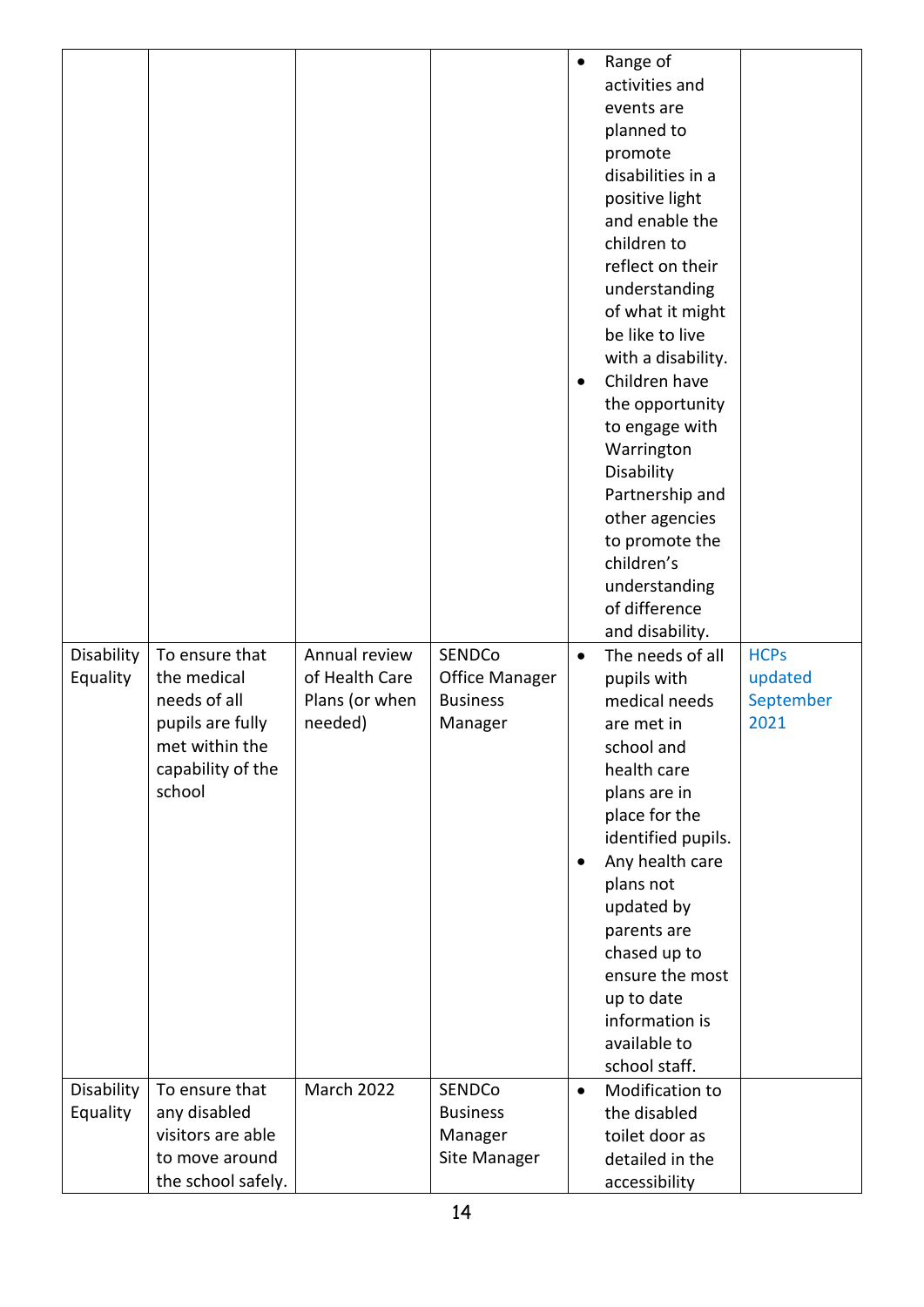|                    |                                                                                                                                                              |                                             |                                     | ٠<br>$\bullet$<br>$\bullet$ | plan.<br>Dropping of the<br>curb to allow<br>wheelchair<br>access by the<br>school gates has<br>been done.<br>Plan in place for<br>evacuation of<br>disabled visitors.<br>School site is<br>maintained to a<br>high quality so<br>that disabled<br>access is<br>constantly<br>available and<br>any health and<br>safety issues are<br>rectified in a<br>timely manner. |           |
|--------------------|--------------------------------------------------------------------------------------------------------------------------------------------------------------|---------------------------------------------|-------------------------------------|-----------------------------|------------------------------------------------------------------------------------------------------------------------------------------------------------------------------------------------------------------------------------------------------------------------------------------------------------------------------------------------------------------------|-----------|
| Gender<br>Equality | To train a<br>member of the<br>safeguarding<br>team to become<br>a Stonewall<br>Champion                                                                     | <b>March 2021</b><br>Aim for March<br>2022  | Headteacher<br>Safeguarding<br>Team | $\bullet$<br>$\bullet$      | Stonewall<br>Champion is in<br>school and will<br>continue to<br>tackle<br>homophobic,<br>biophobic and<br>transphobic<br>bullying.<br>School will be a<br>place where all<br>pupils and staff<br>including gay,<br>bisexual and<br>trans people are<br>acceptable<br>without<br>exception.                                                                            | $\bullet$ |
| Gender<br>Equality | To review LGBT<br>training<br>following the<br>recruitment of<br>new members of<br>staff, reflecting<br>on the learning<br>environment and<br>the curriculum | <b>June 2021</b><br>Aim for<br>January 2022 | PSHE lead                           | $\bullet$                   | <b>LGBT</b> training<br>has been<br>completed and<br>curriculum<br>continues to<br>reflect the<br>different make<br>up of families,<br>promoting<br>diversity and<br>difference.                                                                                                                                                                                       | $\bullet$ |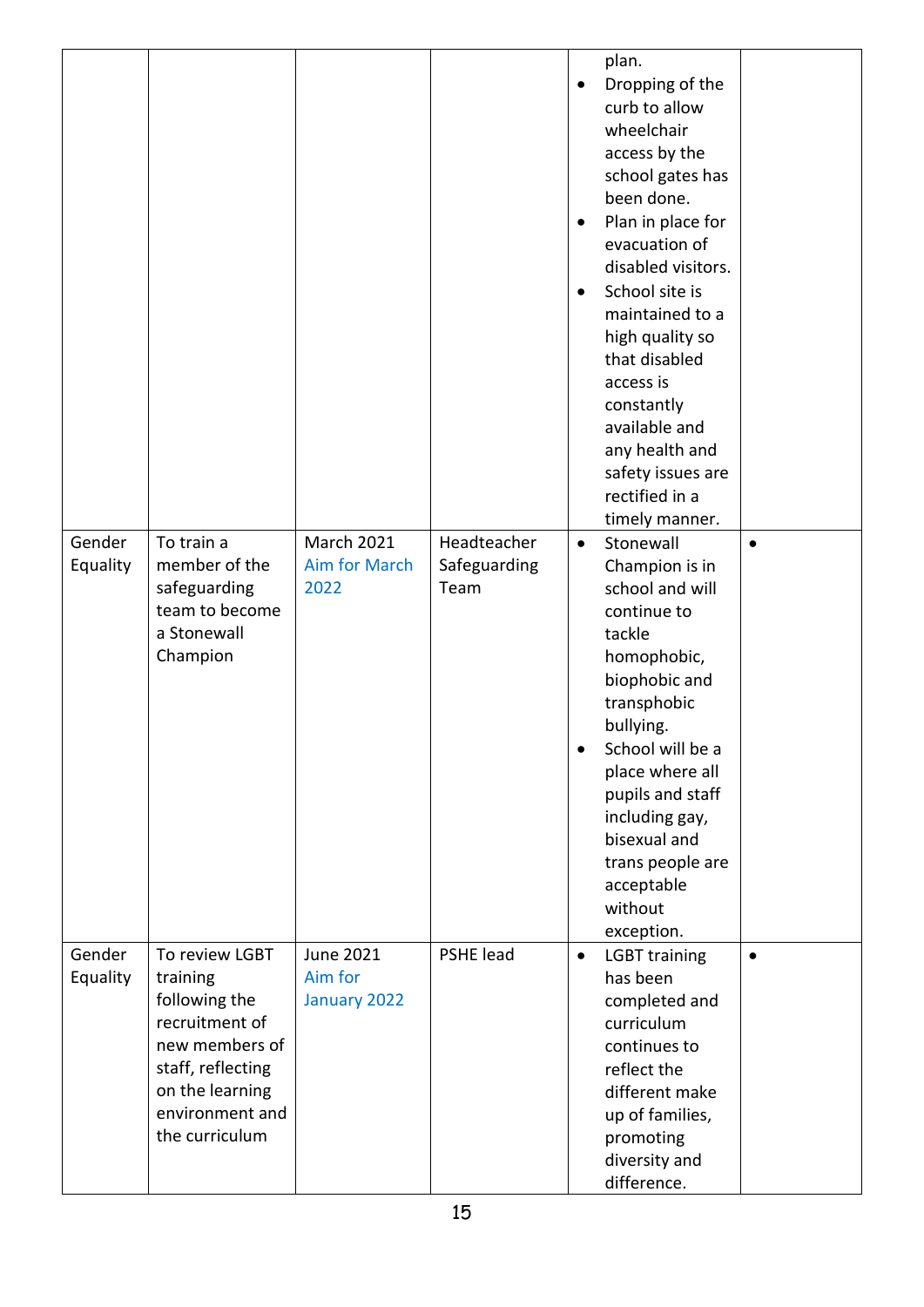|                    |                                                                                                                                                                                   |                   |                                                               | $\bullet$<br>$\bullet$ | All staff are<br>aware of ways<br>in which they<br>can support<br>LGBT pupils and<br>their families in<br>school<br>All staff are<br>aware of their<br>duties under the<br><b>Equality Act</b><br>2010.                                                      |                                                                                      |
|--------------------|-----------------------------------------------------------------------------------------------------------------------------------------------------------------------------------|-------------------|---------------------------------------------------------------|------------------------|--------------------------------------------------------------------------------------------------------------------------------------------------------------------------------------------------------------------------------------------------------------|--------------------------------------------------------------------------------------|
| Gender<br>Equality | To review the<br>school's anti-<br>bullying and hate<br>crime policy to<br>ensure that all<br>protected groups<br>identified under<br>the Equality Act<br>2010 are<br>recognised. | December<br>2020  | Headteacher                                                   | $\bullet$<br>$\bullet$ | All staff are<br>aware of the<br>nine protected<br>characteristics<br>as identified<br>under the<br><b>Equality Act</b><br>2010.<br>Anti-bullying<br>and Hate Crime<br>Policy reflects<br>tacking<br>homophobic,<br>biphobic and<br>transphobic<br>bullying. | <b>Actioned</b><br><b>December</b><br>2020 and due<br>to review<br>November<br>2021  |
| Gender<br>Equality | To produce a<br>child-friendly<br>version of the<br>anti-bullying and<br>hate crime policy                                                                                        | December<br>2020  | Headteacher<br>Deputy<br>Headteacher<br><b>School Council</b> | $\bullet$              | Child friendly<br>version of the<br>anti-bullying<br>and hate crime<br>policy has been<br>produced which<br>promotes<br>diversity and<br>difference and<br>ways young<br>people can<br>tackle bullying.                                                      | <b>Actioned</b><br><b>December</b><br>2020 and due<br>for review<br>November<br>2021 |
| Gender<br>Equality | To ensure<br>opportunities<br>arranged within<br>school have an<br>appropriate<br>balance between<br>girls and boys,<br>particularly in<br>sporting events                        | September<br>2021 | <b>SLT</b>                                                    | $\bullet$              | Clubs are<br>accessible to<br>boys and girls<br>with improved<br>rates of<br>participation in<br>clubs where<br>there is a<br>stereotypical<br>association.                                                                                                  | $\bullet$                                                                            |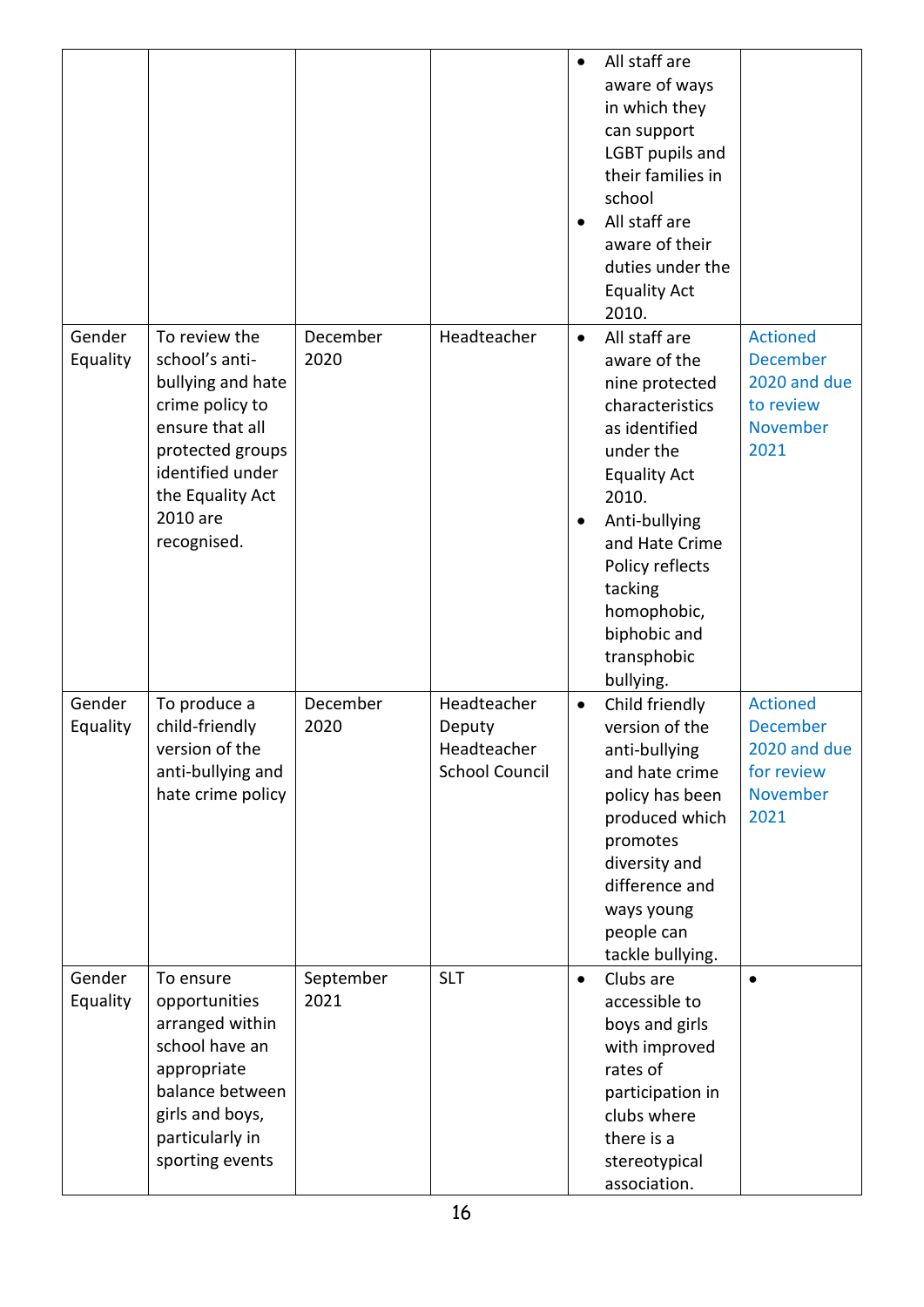| Gender<br>Equality | To promote<br>different<br>families' posters<br>around school to<br>raise awareness<br>of different<br>families                                                        | December<br>2020  | <b>PSHE Lead</b>                     | $\bullet$<br>$\bullet$ | Stonewall<br>families' posters<br>to be displayed<br>around school<br>to encourage<br>discussion<br>amongst<br>children of<br>different<br>families.<br>PSHE curriculum<br>includes<br>Relationships<br>curriculum and<br>looks at<br>promoting the<br>diversity of<br>families.                                                                           | In place and<br>the PSHE<br>curriculum<br>has been<br>revised in<br>order to<br>include<br>diversity in<br>families as<br>detailed in<br>the statutory<br><b>RSE</b><br>objectives. |
|--------------------|------------------------------------------------------------------------------------------------------------------------------------------------------------------------|-------------------|--------------------------------------|------------------------|------------------------------------------------------------------------------------------------------------------------------------------------------------------------------------------------------------------------------------------------------------------------------------------------------------------------------------------------------------|-------------------------------------------------------------------------------------------------------------------------------------------------------------------------------------|
| Gender<br>Equality | To actively<br>promote career<br>opportunities<br>which challenge<br>gender<br>stereotypes                                                                             | September<br>2021 | PSHE Lead<br>Science Lead<br>DT Lead | $\bullet$<br>٠         | Development of<br>the PSHE<br>curriculum to<br>include<br>stereotyping,<br>particularly<br>around careers.<br>Promotion of<br>engineering<br>opportunities<br>specifically<br>targeting<br>interest levels of<br>girls within<br>school.<br>Provision of an<br>engineering club<br>to try and<br>promote<br>engineering<br>specifically<br>aimed at girls. | Stereotyping<br>included in<br>the PSHE<br>curriculum<br>units.                                                                                                                     |
| Gender<br>Equality | To increase<br>resources/books<br>in school for all<br>year groups<br>which actively<br>promote gender<br>equality as well<br>as challenge<br>norms and<br>stereotypes | <b>July 2021</b>  | English Lead<br><b>PSHE Lead</b>     | $\bullet$              | Range of books<br>and resources<br>available<br>specifically<br>target gender<br>equality and<br>raise awareness<br>of LGBT.                                                                                                                                                                                                                               | Range of<br>books<br>purchased to<br>promote<br>equality and<br>diversity.<br>These will be<br>integrated<br>into class<br>novels and                                               |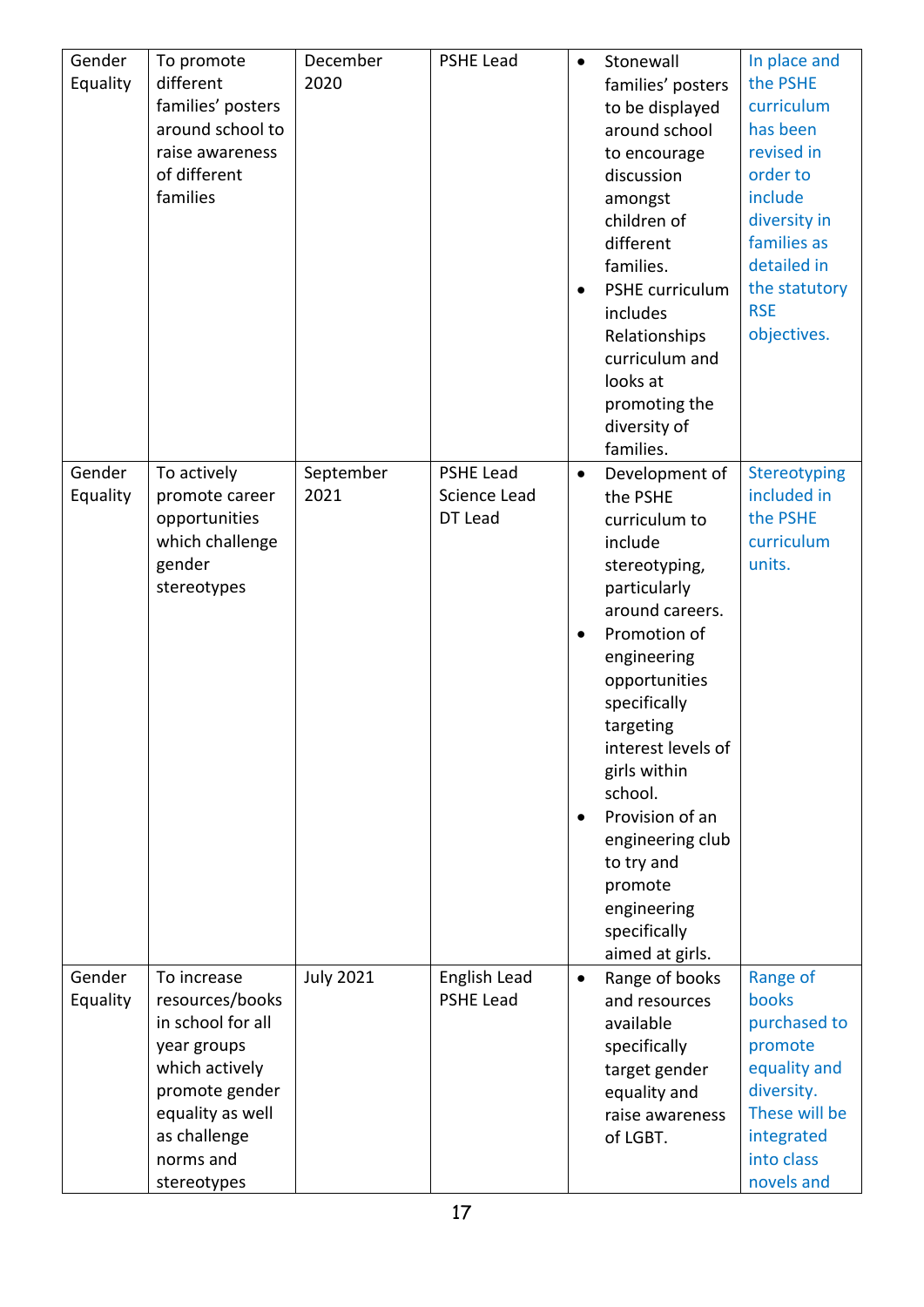|          |                            |               |                  |           |                        | literacy texts. |
|----------|----------------------------|---------------|------------------|-----------|------------------------|-----------------|
| Gender   | To review the              | September     | <b>PSHE Lead</b> | $\bullet$ | PSHE curriculum        | Completed -     |
| Equality | PSHE curriculum            | 2020          |                  |           | plans and big          | see             |
|          | in light of the            |               |                  |           | books reflect          | curriculum      |
|          | Relationships              |               |                  |           | the focus on           | overview.       |
|          | and Sex                    |               |                  |           | gender equality        |                 |
|          | Education                  |               |                  |           | as outlined in         |                 |
|          | changes,                   |               |                  |           | the RSE                |                 |
|          | ensuring there             |               |                  |           | curriculum.            |                 |
|          | are clear                  |               |                  | $\bullet$ | Pupil                  |                 |
|          | opportunities for          |               |                  |           | conferencing           |                 |
|          | children to                |               |                  |           | shows that the         |                 |
|          | develop their              |               |                  |           | children have an       |                 |
|          | understanding              |               |                  |           | understanding          |                 |
|          | of:                        |               |                  |           | of diversity and       |                 |
|          | Celebration<br>$\bullet$   |               |                  |           | stereotyping.          |                 |
|          | of difference              |               |                  |           |                        |                 |
|          | and diversity              |               |                  |           |                        |                 |
|          |                            |               |                  |           |                        |                 |
|          | Challenging<br>٠<br>gender |               |                  |           |                        |                 |
|          | norms and                  |               |                  |           |                        |                 |
|          |                            |               |                  |           |                        |                 |
|          | stereotypes                |               |                  |           |                        |                 |
|          | Relationships<br>$\bullet$ |               |                  |           |                        |                 |
|          | and different              |               |                  |           |                        |                 |
|          | families                   |               |                  |           |                        |                 |
| Race     | To track EAL               | December      | <b>SLT</b>       | $\bullet$ | All EAL children       | $\bullet$       |
| Equality | children and               | 2020 and      |                  |           | are tracked            |                 |
|          | benchmark                  | ongoing       |                  |           | against age            |                 |
|          | against national           | through pupil |                  |           | related                |                 |
|          | expectations to            | progress      |                  |           | expectations.          |                 |
|          | ensure that all            | meetings      |                  | $\bullet$ | Information            |                 |
|          | pupils are in line         |               |                  |           | presented to           |                 |
|          | with age related           |               |                  |           | governors at           |                 |
|          | expectations,              |               |                  |           | Curriculum and         |                 |
|          | with some                  |               |                  |           | <b>Pupils Meetings</b> |                 |
|          | exceeding.                 |               |                  |           | identifies the         |                 |
|          |                            |               |                  |           | progress and           |                 |
|          |                            |               |                  |           | attainment of          |                 |
|          |                            |               |                  |           |                        |                 |
| Race     |                            |               |                  |           | EAL children.          |                 |
|          | To continue to             | December      | <b>PSHE Lead</b> | $\bullet$ | The curriculum         | Development     |
| equality | plan additional            | 2020          | RE lead          |           | is enhanced            | of the RE       |
|          | opportunities              |               |                  |           | with cultural          | curriculum      |
|          | through the                |               |                  |           | opportunities.         | and             |
|          | curriculum for             |               |                  | $\bullet$ | Assemblies are         | enhancement     |
|          | the children to            |               |                  |           | organised and          | of visits to    |
|          | learn about                |               |                  |           | special days           | different       |
|          | different                  |               |                  |           | celebrated.            | places of       |
|          | customs and                |               |                  |           |                        | worship.        |
|          | traditions of              |               |                  |           |                        | Passport to     |